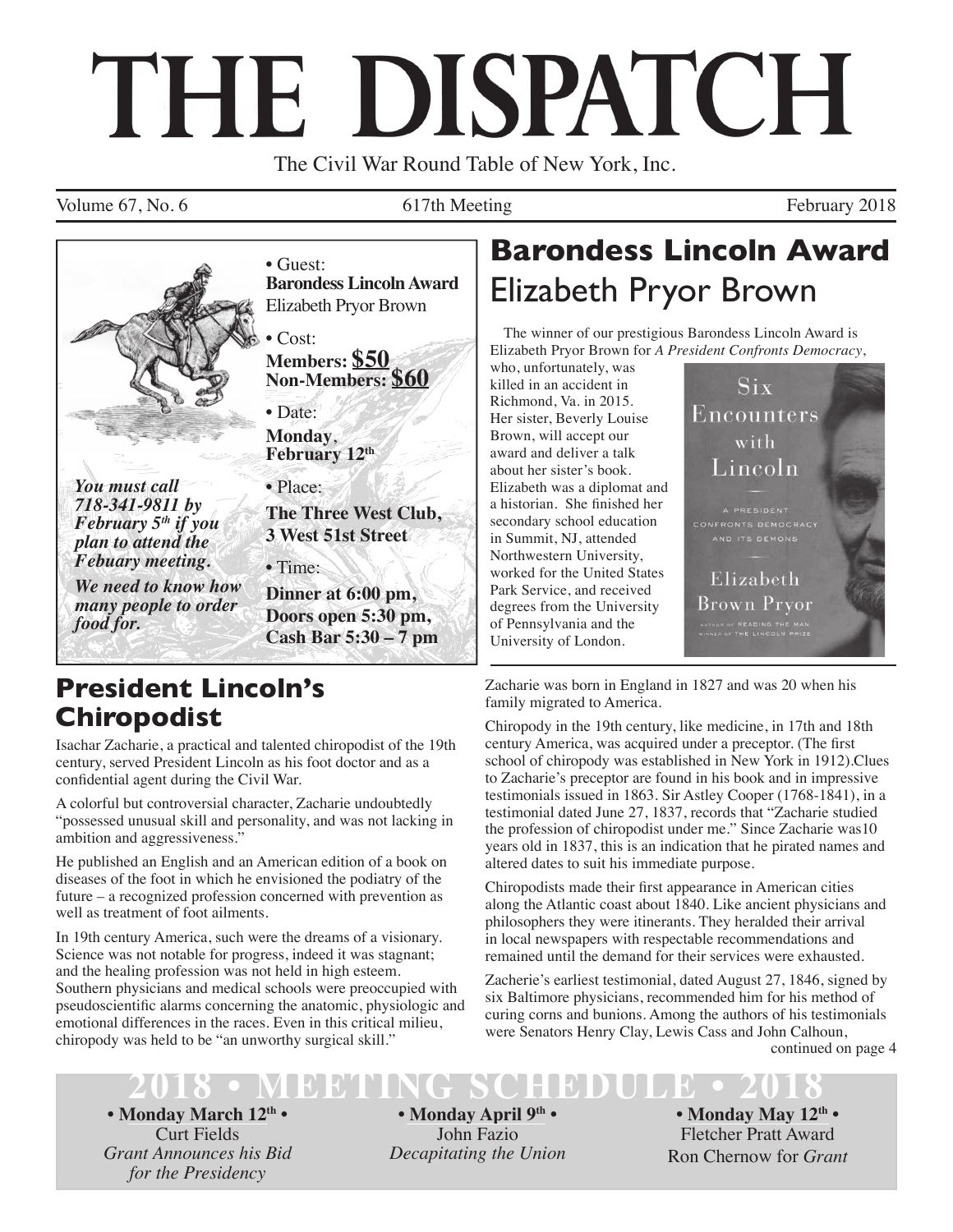### **President's Message**

As mentioned at our last meeting, we have the sad duty to inform you of the passing of Edward H. Bonekemper on December 9, 2017. Marty Smith introduced him to the New York Civil War Round Table, and he became one of our favorite historians. He was scheduled to return as speaker for our upcoming September meeting.

His wife, Susan, informed us that his sudden illness was entirely unexpected. He had difficulty breathing and was admitted to the hospital. Shortly thereafter he passed away. His presence will be missed, but his scholarship will always be with us.

I know that when I went to high school, historians seemed to accept the theory that Grant was a butcher; that he had simply overwhelmed Robert E. Lee and the Army of Northern Virginia. This theory was elevated by the suggestion that Grant's triumph was born of sheer numbers and brute force.

Professor Bonekemper helped change this view of American history. He continuously championed the cause of Ulysses S. Grant as a military genius, something that luminaries such as General David Petraeus have seconded.

He was a guest on my radio show a number of times. He was gracious, polite, and to the point. I will miss him, as I am sure we all will. However, we are grateful that his writings live on and can still be purchased and read. Once more, Requiescat in Pace.

- *• How Robert E. Lee Lost the Civil War*
- *• McClellan and Failure: A Study of Civil War Fear, Incompetence and Worse*
- *• Ulysses S. Grant: A Victor, Not a Butcher: The Military Genius of the Man Who Won the Civil War*
- *• Grant and Lee: Victorious American and Vanquished Virginian*
- *• Lincoln and Grant: The Westerners Who Won the Civil War*
- *• The Myth of the Lost Cause: Why the South Fought the Civil War and Why the North Won*
- *• The 10 Biggest Civil War Blunders*

#### *MICHAEL N. CONNORS*



**As a reminder, we need you to make reservations a week before the meeting - we must notify the 3 West Club at least 48 hours (business days only) before the meeting. Because we now meet on Mondays, there is no window if you call us the weekend before. Also, if you don't show up for the meeting after making a reservation and we have called in a certain number, we may have to pay for your dinner anyway, So from now on, we're going to charge the guest rate - \$60 - if you fail to make a reservation, and if you have a pattern of not fulfilling your reservations, we may ask you to pay for dinner. Now, we understand emergencies - illness, transportation problems, etc. We just ask that you let us know as soon as possible - that might allow us to fit in a late reservation. A little consideration would eliminate some of the guesswork we're required to use every month.**

# **THE DISPATCH**



Founded January 24, 1951

The Dispatch is published monthly, except July and August, by

#### **The Civil War Round Table of New York, Inc.,**

139-33 250th Street, Rosedale, N.Y. 11422 Telephone CWRT/NY at (718) 341-9811

During business hours.

#### **OFFICERS**

President Michael Connors V.P. Programs Kris Kasnicki V.P. Operations Joan McDonough Secretary Pat Holohan Treasurer Bud Livingston

#### **BOARD OF DIRECTORS**

*Term Expiring 2018* Beth Connors Martin Smith

*Term Expiring 2019* William Finlayson Judith Hallock

*Term Expiring 2020*

 Paul Weiss Dan McCarthy

 Caroline Roxon: Member at large

Editor E.A. (Bud) Livingston Copy Editor/ Club Liaison Joan McDonough P.R. Martin Smith

Merchandise Paul Weiss

**Email: cwrtnyc1@gmail.com Website: http://www.cwrtnyc.org**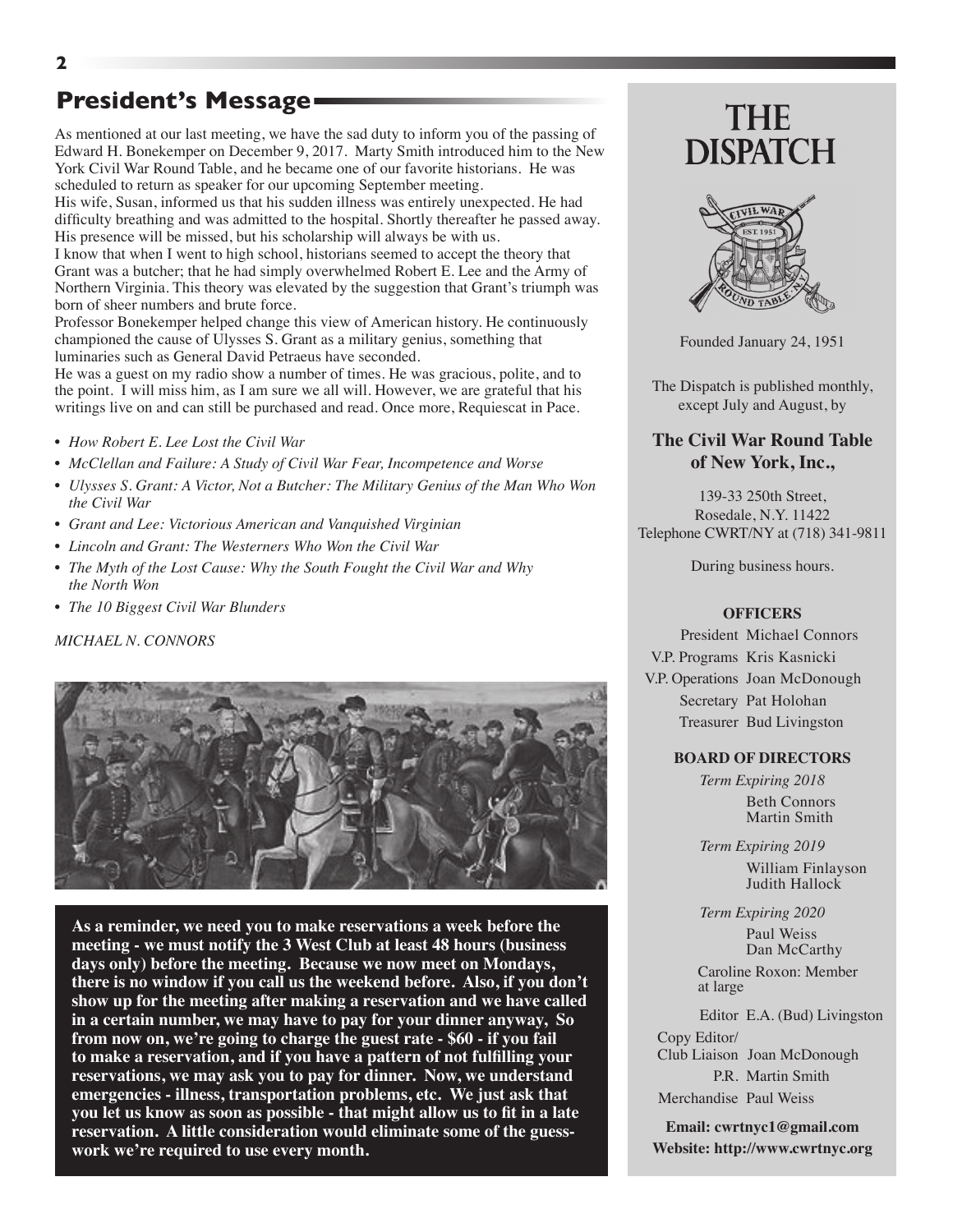## **February During the Civil War**

#### **1862**

**8** – At this stage of the war, Ambrose Burnside was nothing but a success as he captures Roanoke Island, giving the Federals control of Pimlico Bay, a first rate base on the Atlantic coast for operations against North Carolina.

**15** – Federal troops almost lose their grip on Fort Donelson but Grant rallies them in order to stop the Confederate attempted flight east to Nashville. He soon will order an immediate and unconditional surrender which his old friend Simon Buckner will grudgingly accept.

#### **1863**

**3** – French Minister M. Mercier discusses French mediation on the war with Secretary of State Seward, who politely says non.

**8** – The circulation of the Chicago *Times* is suspended for alleged disloyal statements. The order is later rescinded.

## **Fort Jefferson at the Dry Tortugas**

It was a confluence of the Monroe Doctrine, the 1803 Louisiana Purchase, and the United States' emerging designs on Mexico and Central America, along with its continual rivalry with Great Britain, that eventually made the Dry Tortugas a key post in the national coastal defense system.

In 1845, under the Polk administration, Florida became a state, and the Tortugas, located near the vital shipping line that ran from the Mississippi River through the Gulf of Mexico to the Atlantic, were ceded to the federal government and designated a national military reservation. That same year work began on the first fortification on 17-acre-Garden Key, named Fort Taylor. Fort Jefferson (renamed in 1850) was envisioned as part of a sweeping master plan for coastal defenses that took shape in the aftermath of the War of 1812, including local Forts Hamilton and Wadsworth.

Plans for the new fortress got underway after the U.S. Congress declared war on Mexico in May 1846. It was based on a detailed design drawn up by young lieutenant Montgomery Meigs (future quartermaster general of the U.S. Army), based on an earlier plan by chief of Army engineers B.G. Joseph Totten.

By 1861, Fort Jefferson, though still under construction, was armed to the teeth with 43 eight-inch Columbiads, eight field guns, and 24 24-pound howitzers. On July 4th of that year, two companies of New York Zouaves and two artillery batteries arrived to add more muscle to the defenses. But then Meigs had built a drawbridge over the surrounding moat, making an attack from without even more difficult..

Despite these formidable armaments and defenses, not a single shot would be fired in combat at the facility during the war. Fort Jefferson's principal service during the Civil War would be as a military prison.

Shortly after their conviction and sentencing by the military tribunal in Washington, D.C., Dr. Samuel Mudd, Samuel Arnold, Michael O'Laughlen and Edman Spangler, were placed in chains below desks on the U.S.S. *Florida*. Only after they had been out to sea a number of days were the prisoners informed of their destination. They arrived at the Dry Tortugas on July 24, 1865.

Though the Lincoln conspirators were its most notorious prisoners, they were neither the first nor last to be immured on Shark Island. Nor were they the first, nor the last, to decry the squalid conditions and not infrequent episodes of torment and violence at the hands of their jailors. Prisoner ranks included those convicted of military infractions

#### **1864**

**20** – The battle of Olustee, or Ocean Pond, near Lake City, Florida. Federal General Truman Seymour gets a black eye from Confederate Joseph Finegan in the only major battle in the Sunshine State.

**22** – Sooy Smith is sorry he bumped into Bedford Forrest. He retreats ignominiously towards Memphis where Jeffrey Forrest, the Wizard of the Saddle's brother, is killed.

#### **1865**

**3** – The Hampton Roads Peace Conference gets nowhere as Lincoln and Seward argue about terms with Alex Stephens, Joseph Campbell and R. M. T. Hunter.

**17** – Columbia, South Carolina, goes up in flames. Sherman's bummers claim Wade Hampton started it by burning cotton bales. Confederates insist it was drunken negroes and soldiers, along with released prisoners.

like desertion and bounty jumping, along with others found guilty by military tribunals of violent crimes such as robbery, rape and murder.

In *Memoirs of a Lincoln Conspirator*, Samuel Arnold devotes no fewer than 77 of 151 textual pages of his experiences and observations during his three and a half years as a prisoner. The vision that emerges is akin to a dread combination of the savagery of the forsaken island in the novel *Lord of the Flies* and the prison stockade at Andersonville.

Unsanitary, pestilence-breeding conditions were exacerbated by the fort's crude sewage disposal methods which involved little more than dumping garbage and human waste directly into the sea. Instead of being swept away by the tides, the effluence often backed up in the fort's filthy moat instead. Adding to the misery, particularly in the warm months, were the infestations of mosquitoes, scorpions, biting flies, bed bugs and rats. Not surprisingly, the military guards often channeled their anger, hostility and frustration not only on the prisoners but on each other as well.

In April 1865, Emily Holder, wife of Joseph B. Holder, resident physician at Fort Jefferson, in the Gulf of Mexico, 70 miles southwest of Key West, recalled the reaction when news of the Lincoln assassination reached the island. "Half-hour (cannon) pronounced it a day of mourning, and a weight hung over us for days; we could not throw it off. Every joy and victory seemed dwarfed by this horrible act, and we could talk or think of little else."

Thomas Reid, in *America's Fortress*, added: "A few of the convicts tried to celebrate Lincoln's passing, but the sentry fired a round over their heads and they were subsequently tied up outside the guard house. Private Whitney recorded that one of the prisoners celebrating Lincoln's murder " was strung up so long that he died soon after being cut down. I honestly confess I have very little sympathy for him..."

As they listened to the cannons boom that mournful day, little did Emily Holder and her fellow denizens at Fort Jefferson realize that they would soon come face to face with four of the men convicted of complicity in Lincoln's murder.

Emily Holder frequently came into contact with the conspirators. She remembered Dr. Mudd as "restless and brooding…He imagined all sorts of indignities and persecutions, when, in fact, they (the conspirators) were treated to the same conditions and surroundings as the soldiers."

Holder liked Arnold. As she recalled: "The youngest of the prisoners so won the sympathies of the colonel's wife (Colonel Charles Hamilton) by his illness and thorough submission, that she prevailed on the colonel to put him at some duty more congenial. He was installed as a clerk in the office, and without doubt the young fellow had many a lunch from the